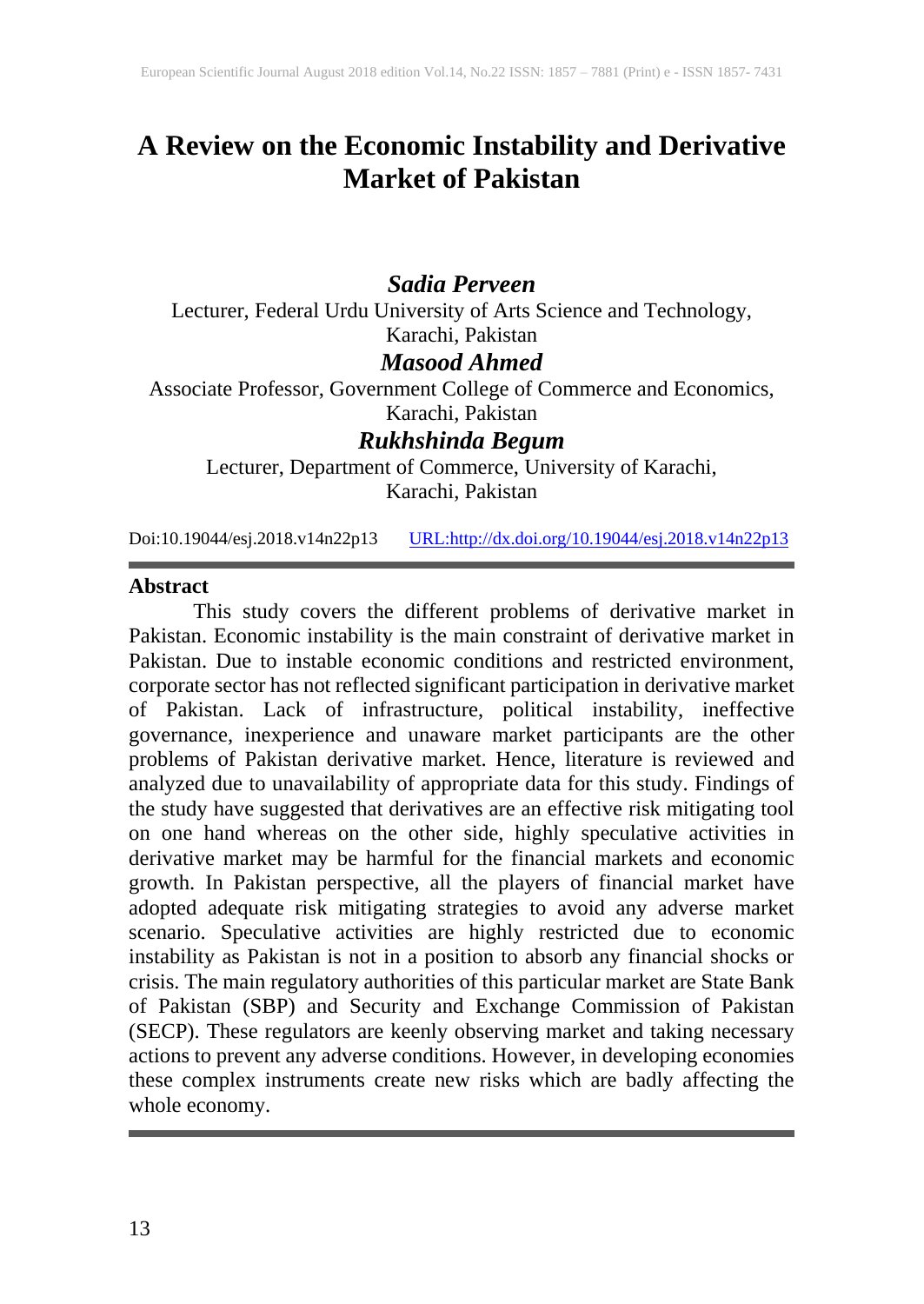**Keywords:** Derivatives, Economic Instability, Developing Economies, Pakistan.

## **INTRODUCTION**

Derivatives are the financial instruments and value of the same is derived from the value of underlying asset at a particular point in time. Many developed countries use these instruments to reduce market risks. Common types of derivatives are future, forward and options.

Developed economies are heavily relying on their financial markets. Growth of financial market has positive relationship with economic growth. Financial markets of developed economies are using derivative tools to minimize the risk of market participants. However in developing economies the situation is adverse because of volatile environment.

The most important issue of developing economies is to bring hedging products in their markets to attract investors.

In case of Pakistan, the economy has seen severe ups and downs. If the economy of Pakistan is compared to the economies of other developing nations, we can observe that Pakistan has been unable to sustain solid growth. There are many reasons behind this slow growth. However, some important ones are:

- 1. Inconsistent economic policies
- 2. Political instability
- 3. Ineffective governance
- 4. External intervention

Over the last 10 to 15 years many developing countries strengthen their financial markets to achieve sustainable growth. The prominent financial market participants in Pakistan are the stock markets, non-banking financial institutions and banking institutions. Products related to equity derivatives were initiated in 2001 in the Karachi stock exchange. Single Futures deliverable in a month was the first that introduced. Several DFIs, Non-Banking Financial Institutions and Mutual Funds are involved trading in derivatives market. SBP is the ultimate authority to supervise these DFIs and banks engaged in derivative transactions. Derivative transactions those are allowed at present under SBP regulations include:

- Foreign currency options,
- Forward rate agreements
- Interest Rate swaps

Various developing economies used derivatives to develop their financial markets for improving their economic conditions. In case of Pakistan, the situation is more critical due to economic instability, lack of investment, decline in net foreign assets and increase in domestic and foreign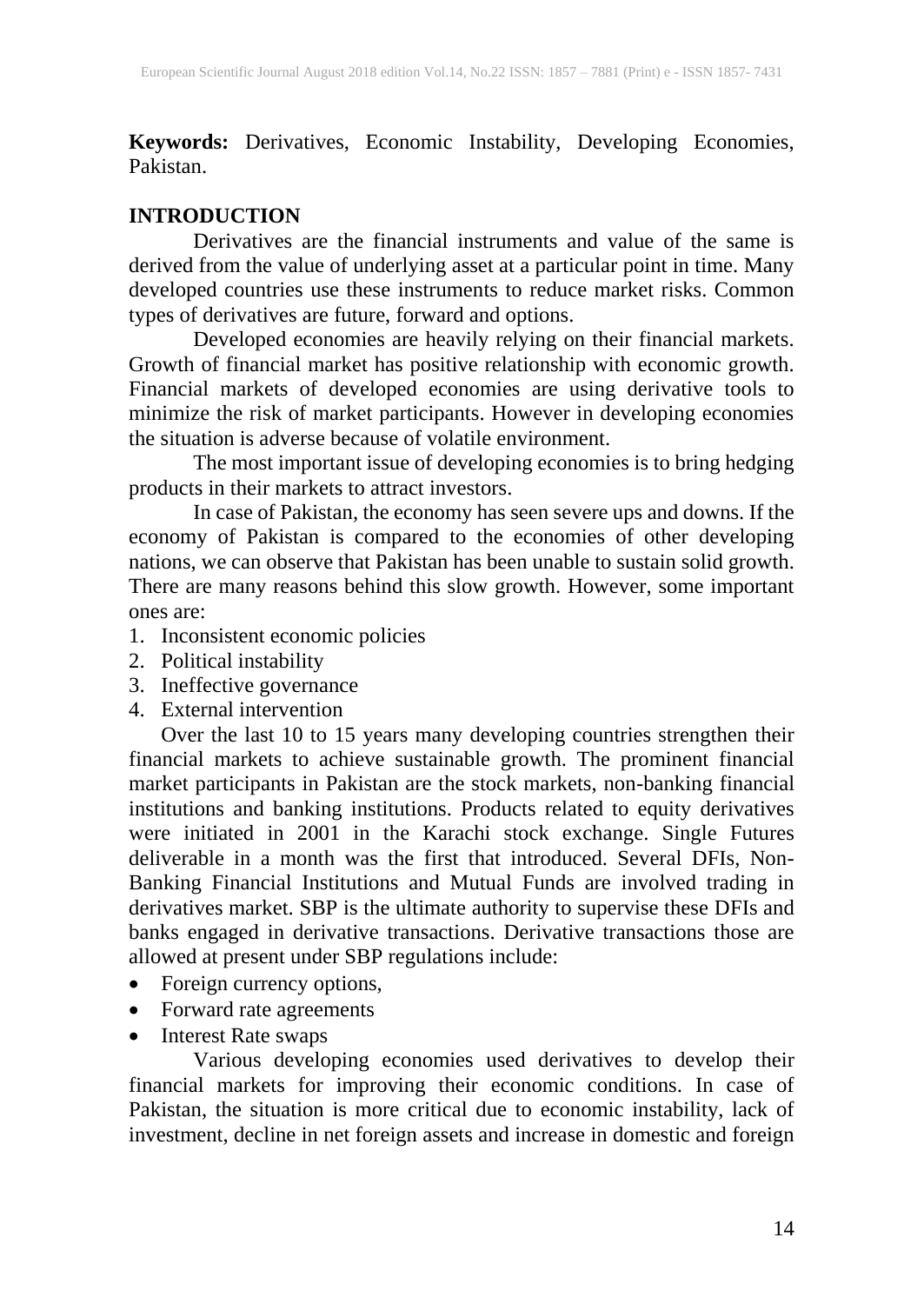loans. All these factors are influencing the growth of derivative market in Pakistan.

Different products are being offered by the stock exchanges of Pakistan. These are:

*Ready Market* is a conventional stock market i.e. also known as the usual market where sellers and buyers come to trade shares.

*Cash Settled Futures* are standardized contracts, to buy or sell a n specific underlying instruments on a specific date in future, at an agreed price. All settlements are executed in cash with in 30, 60 and 90 days from the date of the contract purchased.

*Stock Index Futures* are another product that is traded in stock exchanges. Each contract is to buy or sell a fixed value of the index. These contracts are settled in 90 days from the date of the contract.

*Deliverable Futures* are the forward contracts to buy or sell specific underlying instruments with actual delivery of underlying instrument. These are settled within 30 days after the contract is purchased.

Economic instability in Pakistan is the major challenge in growth of derivative market. This paper discusses that how the economic instability affects on derivative market growth and identifies factors which influence more in development of derivative market in Pakistan. As a developing economy, financial market in Pakistan comes across with various problems. These problems are tried to be discussed in this paper. This study is aimed to help understand the relationship of economic growth and derivative market in Pakistan.

# **LITERATURE REVIEW**

The financial literature is quite rich related to risk reducing products and macroeconomic conditions. However, few studies have been conducted with respect to the impact of economic instability on derivative market in Pakistan. Hence, a literature gap still exists there. Now, empirical studies conducted in the above mentioned area are being briefly reviewed as follows.

Lourdes Trevino (2005) discussed the complexity of derivative instruments in relation with developing and developed economies. He concluded that derivative instruments have become more refined in their type and application. As per the study, concentration was observed towards Financial Derivatives. Moreover, exchange traded derivatives seemed to be preferred relative to the ones being traded Over the Counter (OTC). Derives were not only found to be the hedging strategy only rather supported for the growth of Capital Markets.

Keith Sill (1997) examined the contribution of derivatives in economic development. The result of study revealed that Derivatives provide support for the effective risk allocation. They are helpful in utilizing investment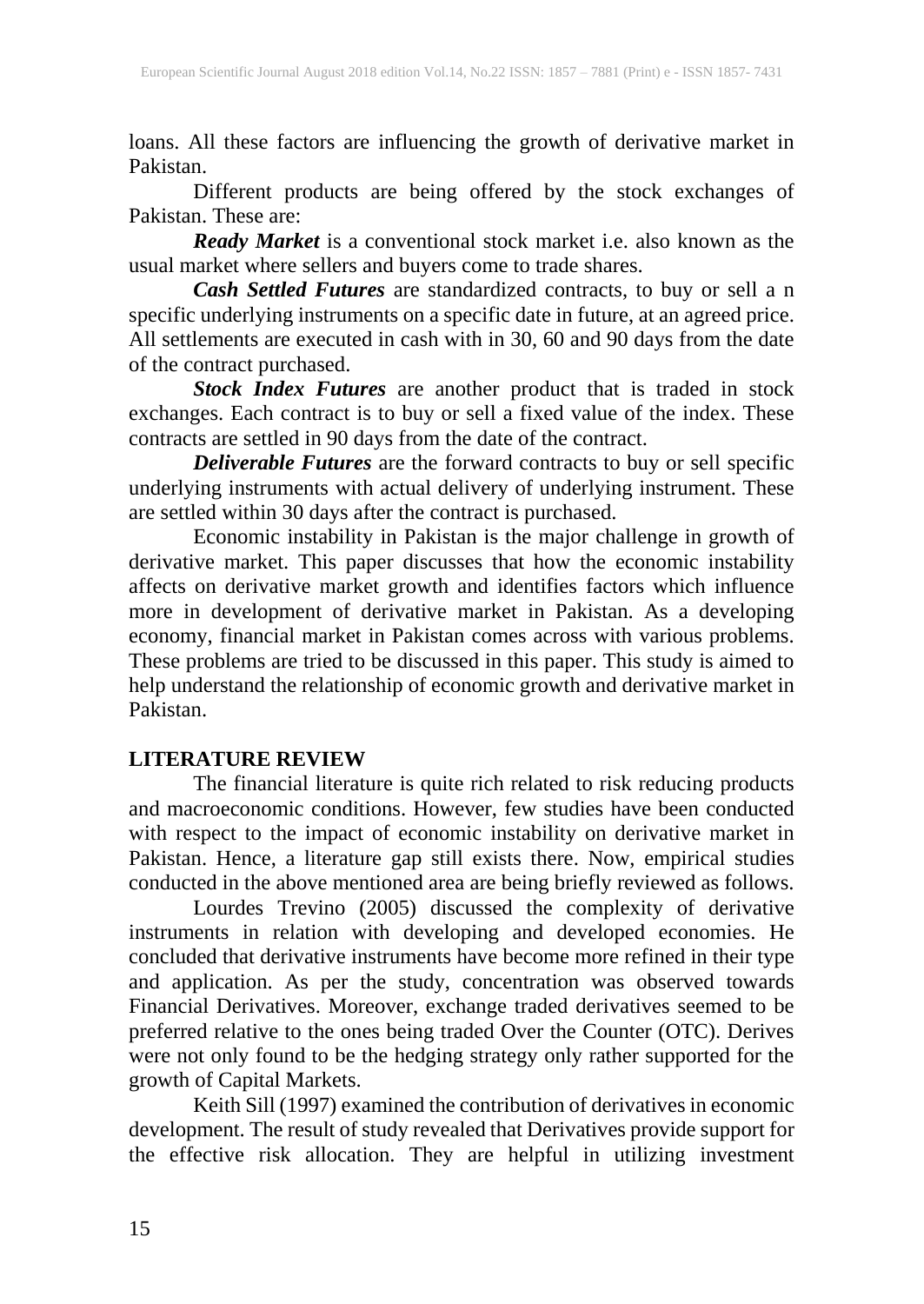opportunities for firms as well as the individuals. Derivatives also help in market stability by making the investors and participants more informed.

Apanard (Penny) Prabha, Keith Savard and Heather Wickramarachi (2014) examined the derive market after the financial stress with the discussion from various stakeholders of Milken Institute. During the crisis and its outcomes, over the counter derivatives specifically credit derivatives condemned to be a cause of counterparty risk that required substantial change in regulations. They have observed significant differences of the effects of these derivatives pre and post crisis period. Roxana Angela Calistru and Carmen Castuleanu (2011) discussed the impact of derivatives on market functioning during normal and crisis conditions. During normal conditions, derivatives help support reducing risk and improving market liquidity whereas under the condition of stress and crisis, they cause increase uncertainties in valuation. Nevertheless, most of the economists have not paid required attention towards the same at macro level that is required to be addressed.

Aali-Bujari, Alí Venegas-Martínez, Francisco Pérez-Lechuga and Gilberto (2015) have covered six major economies of the world including the European Union, Japan, India, China, Brazil and the United States to examine the relationship between derivatives (independent variable) and the growth of economies (dependent variable). Analysis was based on the data collected for fourteen years and positive relationship was found between dependent and independent variable.

Ronald Dod (2002) analyzed the use of derivatives for transferring capital towards developing economies. Moreover, redistribution of risks is also studied in detail to help reduce the influence of disturbances in financial sector on the whole economy.

Juraj Lazový and Juraj Sipko (2014) studied the influence of financial derivatives on the real economy during the period from 1986 to 2012. Over the counter as well as the exchange traded derivatives observed to be the vital factor in enhancing unemployment. However, both were found to play positive role in reducing inflation. However, they have mentioned the need of further research to verify the results of the study.

Market-based measures of expectations are similar to survey-based forecasts although the Market-based measures somehow provides more accurate predictions of the responses of financial market to data surprises as compared to the survey-based forecasts. Little evidence was found for the role of risk to drive a block between prices and probabilities in the market. (Refet S. Gurkaynak and Justin Wolfers, 2005)

Besides banks and financial institutions to reduce credit risk, credit derivatives were also used by the speculators to make money. Use of the credit derivatives for speculative purposes caused increase OTC trading and financial instability. Hence, a most comprehensive system for the use of credit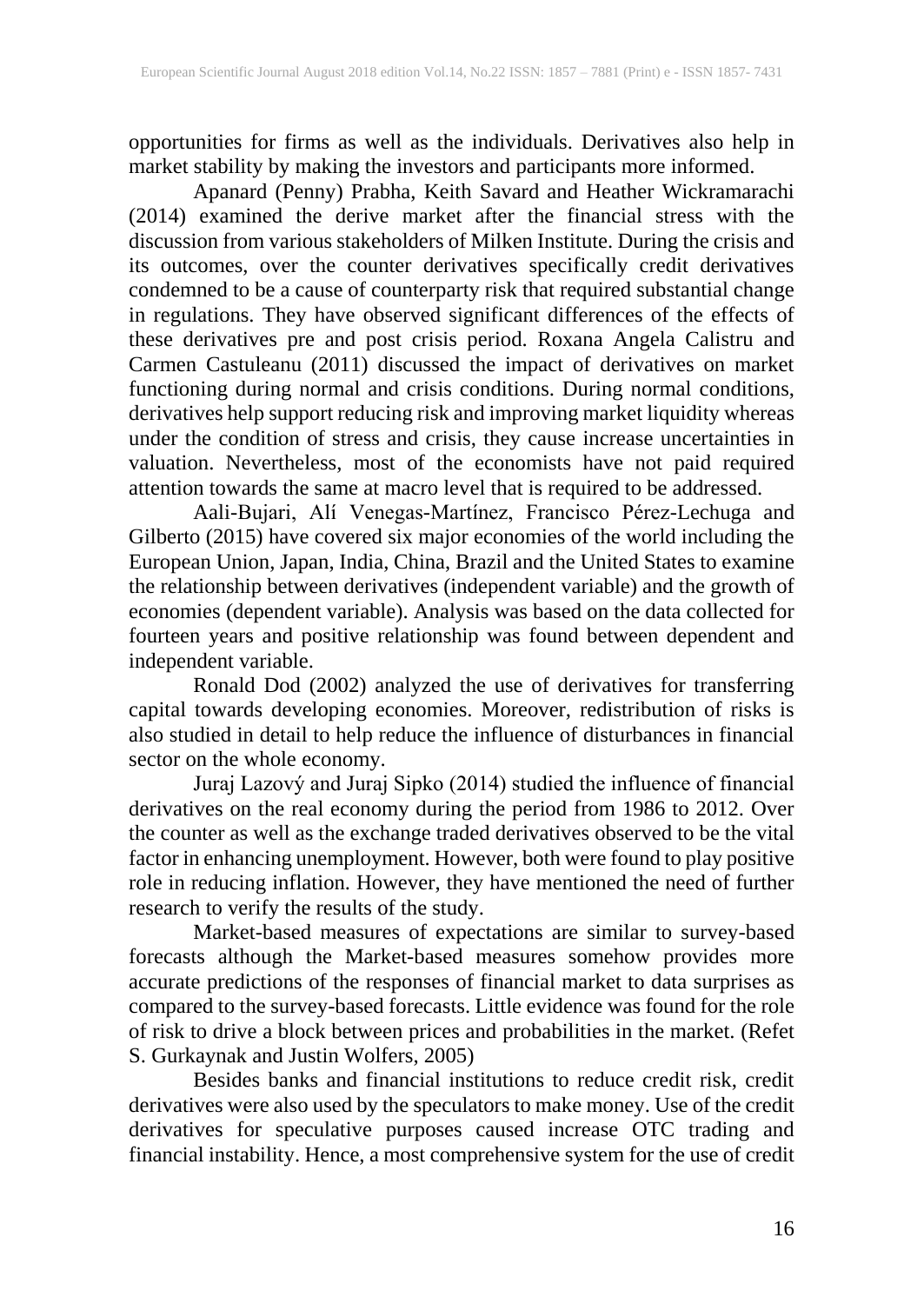derivatives should be designed to enhance their positive usages and related outcomes. (Roxana Angela Calistru, 2012).

Audrey Nguema Bekale, Erika Botha and Jacobus Vermeulen (2015) studied the trading of derivatives and its impact on the economic growth & volatility in the economies of African countries. Though, local trading of derivatives has not proved to have a significant impact on economic growth. However, they have suggested further research in this area.

Derivatives helped improve the flow of capital by locking in asset prices and mitigating credit risks. Derivatives became famous after 1970 and growth in the variety of instruments made them complex too in the recent era. They have brought innovative changes in the financial world. (Dr. Priyanka Saroha and Dr. S.K.S. Yadav, 2013).

Yu-Kyung Kim and Freshia Mugo-Waweru (2011) studied the factors following the success of derivatives in developing Asian economies. Findings of the study revealed that spot market volatility, size of the underlying spot market and the market liquidity have significant positive effects on the trading volume of derivatives. Besides, Options are more successful relative to the Futures in terms of trading volume that may be due to the associated costs with the margin requirements

Derivatives are the recent observable fact in India. Hence, Indu Gautam and PC Kavidayal (2016) made an attempt to discuss the development and future of the derivative Market in India. They have also reflected the present state of derivative market in India respective to this global era. Objective of these attempts is to enhance the trust of Investors on the capital market of India. They have suggested the participation of government agencies to address problems prevailing in the derivative market. Banikanta Mishra, Sarat Malik and Laltu Pore have studied the influence of derivative trading on price discovery in India. They have found that extensive work has not been done in this area.

Earlier studies have shown positive relationship in equity market and economic growth of developing countries. However results of the research executed by R. David McLean, Jeffrey Pontiff and Mengxin Zhao (2017) did not provide evidences in support of earlier studies and theories. They are of the opinion that liberalization of equity market does not result in the growth. However, if such a situation is apparently reflecting then it may be through an indirect channel that has not been addressed in the earlier studies.

The growth of derivatives market has been observed in all related areas including exchange traded, over the counter, currency, commodity, interest rate equity and credit. Derivatives are very useful instruments in mitigating risk and are highly leveraged too. This leverage attracts the speculators and may cause unfavorable movements in price. Combination of leverage and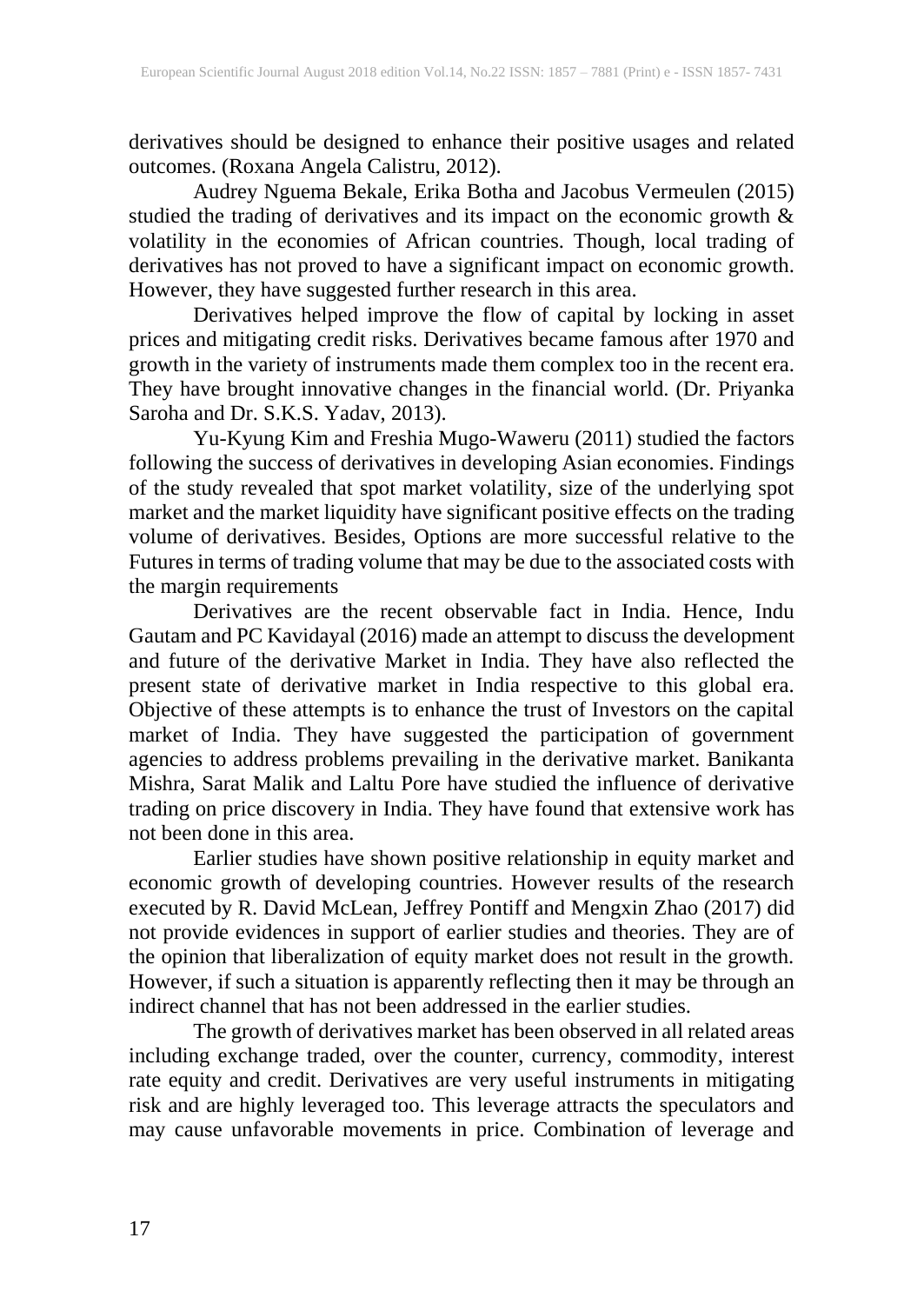volatility in these instruments require investors and policy makers to have a quite clear understanding for the same. (Rangarajan K. Sundaram, 2012)

Geert Bekaert and Campbell R. Harvey (2002) mentioned research areas that are ready to be explored. They state that the condition in the developed economies like USA is more aligned with the theories as these are the most efficient markets of the world. However, the task is challenging while doing the same for developing economies.

Derivative markets seemed to have grown in developing economics due to the increased financial and economic risks. Derivatives add development of these emerging economies through better management of these risks. (Saif Rahma and M. Kabir Hassan, 2011). Appropriate use of Derivative result in mitigating risks (systematic and non-systematic risk). Though, investors are of the view that securities with high risk result in the higher return. However, they want to keep the risk at minimum level. Nevertheless, derivatives market in Pakistan is underutilized mainly due to the information restraints and low liquidity in market. (Ali Raza M.Shafi, Syed Shabib ul Hassan and Ayesha Fareed, 2014)

Faiza Sajjad, Umara Noreen and Khalid Zaman (2013) examined the risks associated with the financial sector in Pakistan and role of derivatives in reducing the same. Findings of the study disclose that derivatives are an imperative source of mitigating risk, improving liquidity and required capital mobilization in economy.

Ahmad. M. Khalid (2007) discussed the problems of macroeconomic environment of Pakistan which affect the independent monetary and exchange rate policy. The study concluded that Pakistan is still unable to meet macroeconomic stability even after the progress made during some previous years. Hence, it is an appropriate time to design and implement new policies to reduce fiscal imbalances.

Rizwana Bashir, Rabia Shakir, Badar Ashfaq and Atif Hassan (2014) discussed the relationship between spot and forward exchange rates. They have concluded that the foreign exchange market of Pakistan is still in the initial phase of development and need considerable revision and improvement in policies to attain market efficiency.

Safi Ullah Khan and Zaheer Abbas (2013) studied the effects of derivative market on systematic risks in the equity market of Pakistan. They have focused on the futures market for stated purpose. They have stated that behavior of these futures in Pakistani market is different from that of the US. This difference was attributed to various factors including trading activities, methodologies to capture the effects of bear and bull markets of Beta and structure of the markets in developed  $\&$  developing economies.

Hussnain Ilyas (2015) analyzed the effects of structural changes as a result of political instability on the Karachi Stock Exchange. They have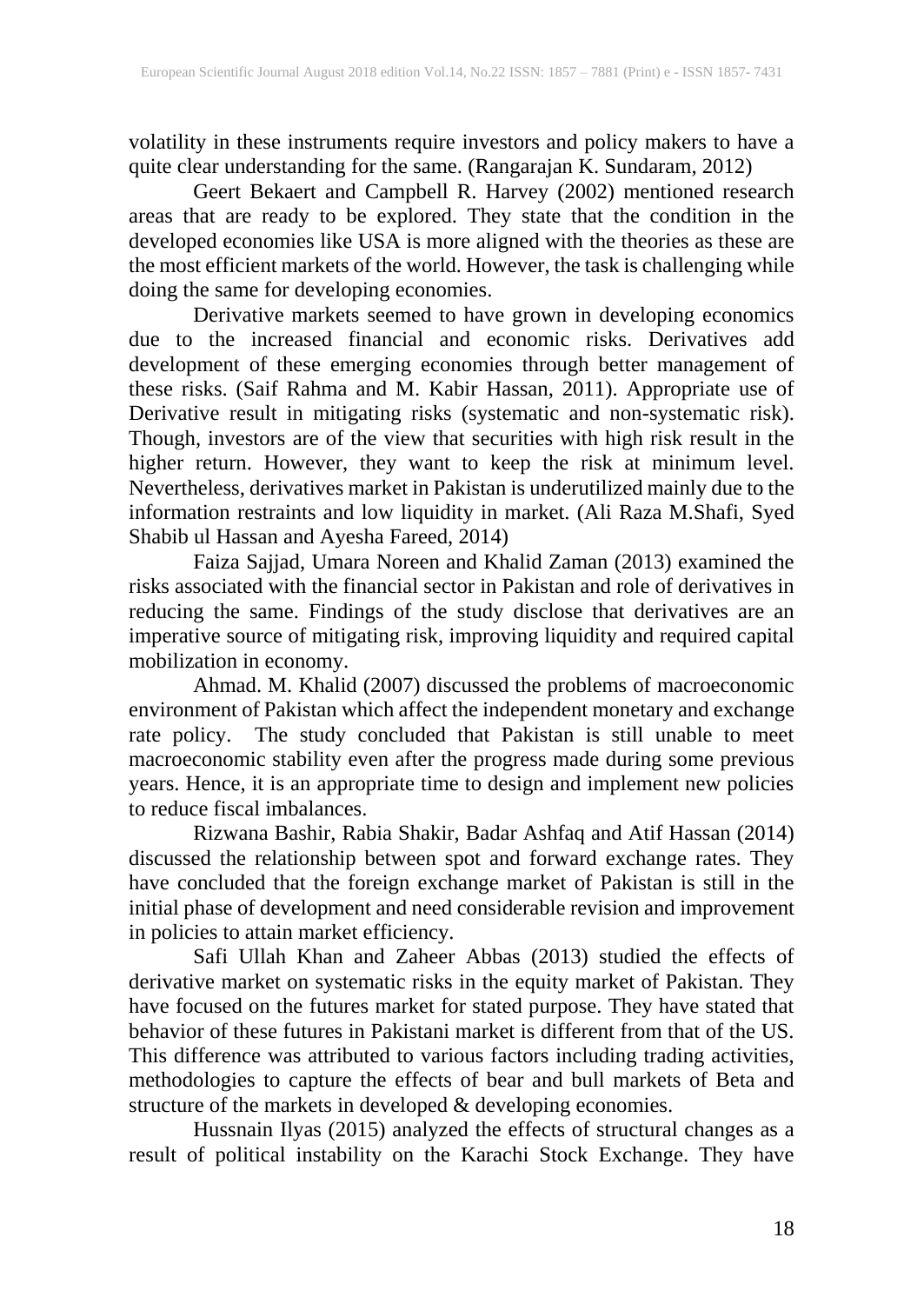suggested a better law and order situation and significant policy changes for improvement in capital market.

However many economists and financial experts has researched the impact of derivatives on macroeconomic environment and conclude that it works in normal economic situation. In times of stress derivatives create an adverse impact on financial markets.

## **METHODOLOGY**

This study is based on collection and analysis of secondary data through the review of earlier studies in this context because there is little data available regarding the derivative market of Pakistan. The main sources of this study are websites and publications of SBP, AKD, SECP, KSE and CDC. Furthermore, related literature is also reviewed to fulfill the objectives of this study. In addition, to understand the current scenario of Pakistan derivative market, interviews have been conducted with the officials of SBP, SECP, CDC and commercial banks.

## **DISCUSSION AND ANALYSIS**

Derivatives are complex financial instruments which have used in developed markets for risk management. However in developing economies like Pakistan derivative markets are still in progress. Capital market of any country provides a base of economic growth. If a country's economy has been growing than the financial institutions of this economy also strengthen and play a positive role to accelerate economic growth. The primary role of capital market is to provide a place in the economy where longer term loan able funds may be available. (Nadeem Naqvi, 2013).

The derivative market in Pakistan was established in 2002 and was introducing single stock deliverable futures. Later on, various other derivative instruments were introduced in Pakistan equity market. Derivatives are the financial innovation and many emerging economies use it to reduce risk and provide safeguard to their investors. Market participants in derivative markets are taking highly speculative positions to transfer their risk. Pakistan's equity market has seen many ups and downs in recent past years which restricted the investors as well as regulatory authorities. Some of these changes have occurred due to political and economic instability and some due to bad governance and less awareness about the market risks and financial products. The market participants are taking speculative positions which create more volatility, in addition economies like Pakistan cant affords these types of speculations. Regulatory authorities has played an important role in this scenario SECP formulated the rules and regulations regarding risk aversion products, as well as the formation of NCCPL is a great success to regulate the derivative market of Pakistan. Furthermore SECP also working on introduce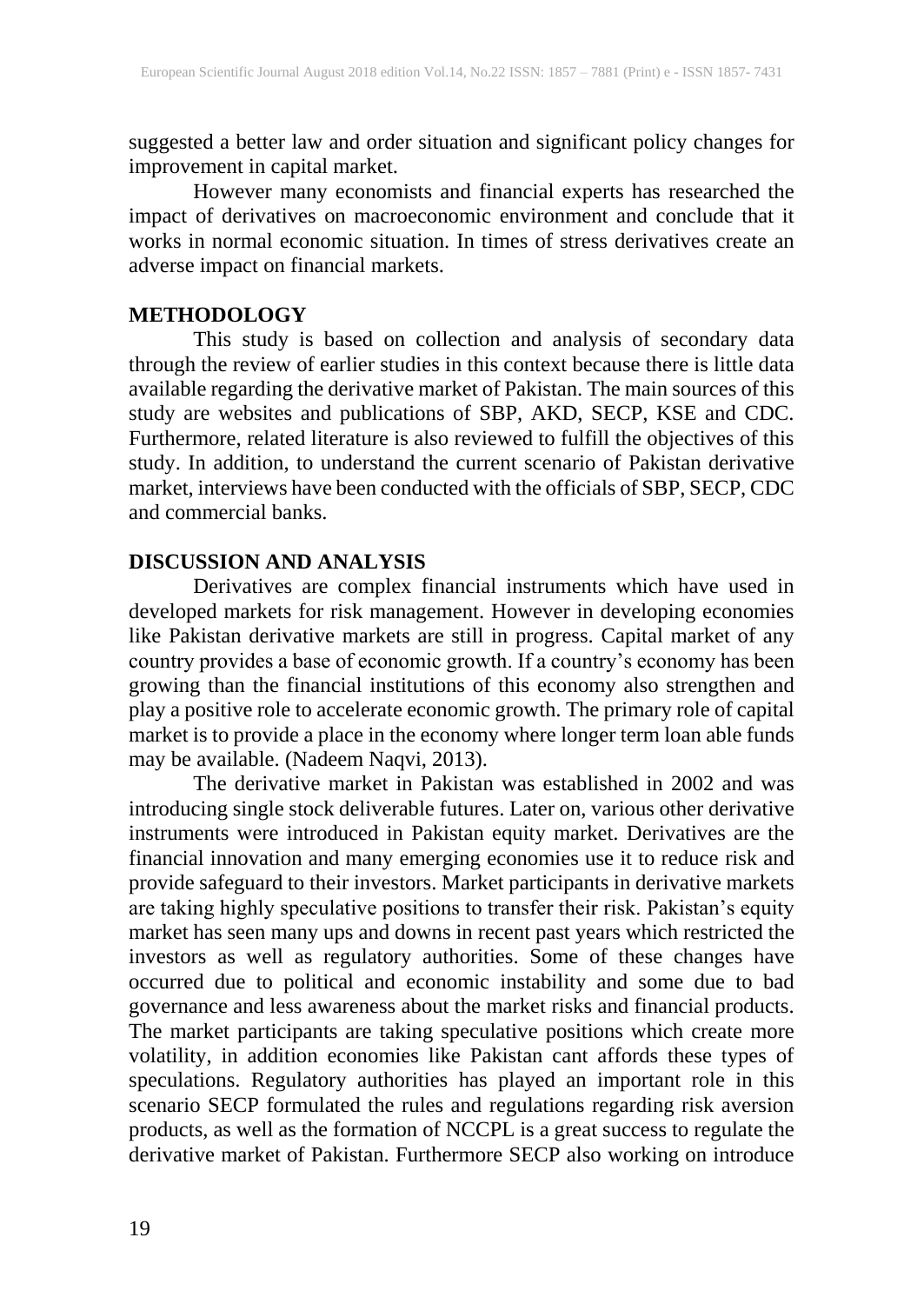new financial products in the market to improve country's economic conditions and it is proved that Stock exchanges are the parameter which uses to measure economic growth of a country. A well performed stock exchange with diversified portfolio opportunities attracts the investors as well. In Pakistan's case regulatory bodies of stock market and commodity market played a significant role to improve risk reducing products and facilitate market participant too. Our stock exchanges also failed to attract the foreign investors.

We can measure the economic growth of the country with economic activities perform in a certain period, however in case of Pakistan the GDP growth rate was declining during 2008 to 2013. In 2008 the GDP was 4.99%, in 2009 was 0.36%, in 2010 2.58%, in 2011 3.66%and in 2012 was 4.36%. The declining trend in GDP has been caused due to political instability, fiscal deficit, and excess government borrowings from domestic and international markets and trade deficit. We have seen the consequences of these problems on stock exchange as well, from 2010 to 2013 the number of new listed companies are 6 in 2010, 4 in 2011, 4 in 2012 and 3 in 2013. Decrease in FDI and FPPI also indicate the distrust of foreign investors.

It is observed that financial experts and bankers have a consensus on Pakistan derivative market is a small market with lots of problems such as inconsistent policies, law and order situation, uneducated market participants, and political instability. All these factors contribute to weaker economic conditions of Pakistan. However under this uncertain and discouraging conditions financial sector of Pakistan work efficiently. Financial experts and bankers agreed on the significant role of country's central bank and SBP played a great role to control the financial sector of Pakistan. Additionally, the country like Pakistan is not ready to expand their derivative market due to economic and external pressures. Currently SBP have allowed 6 institutions as Authorized Derivative Dealers namely 1.CitiBank 2.Deutche bank 3. Faysal Bank Limited 4.Habib Bank Limited 5. Standard Chartered Bank 6.United Bank Limited. All these banks are working in highly controlled derivative market as per SBP instructions and back to back hedge the derivative transaction is necessary to reduce their risk. Institutions are strictly prohibited to participate in speculative activities. The main problem of derivatives transaction is liquidity, in this regard SBP restrict the banks to maintain minimum paid capital requirements and BASELL 3 will introduce in current year. Furthermore that economic grounds of Pakistan are not sound, inflation, devaluation of PKR, highly speculative environment and lack of professional knowledge are the major troubles for growth of domestic market. In this regard SBP takes corrective measures on regular basis to prevent financial sector as well as economic breakdown.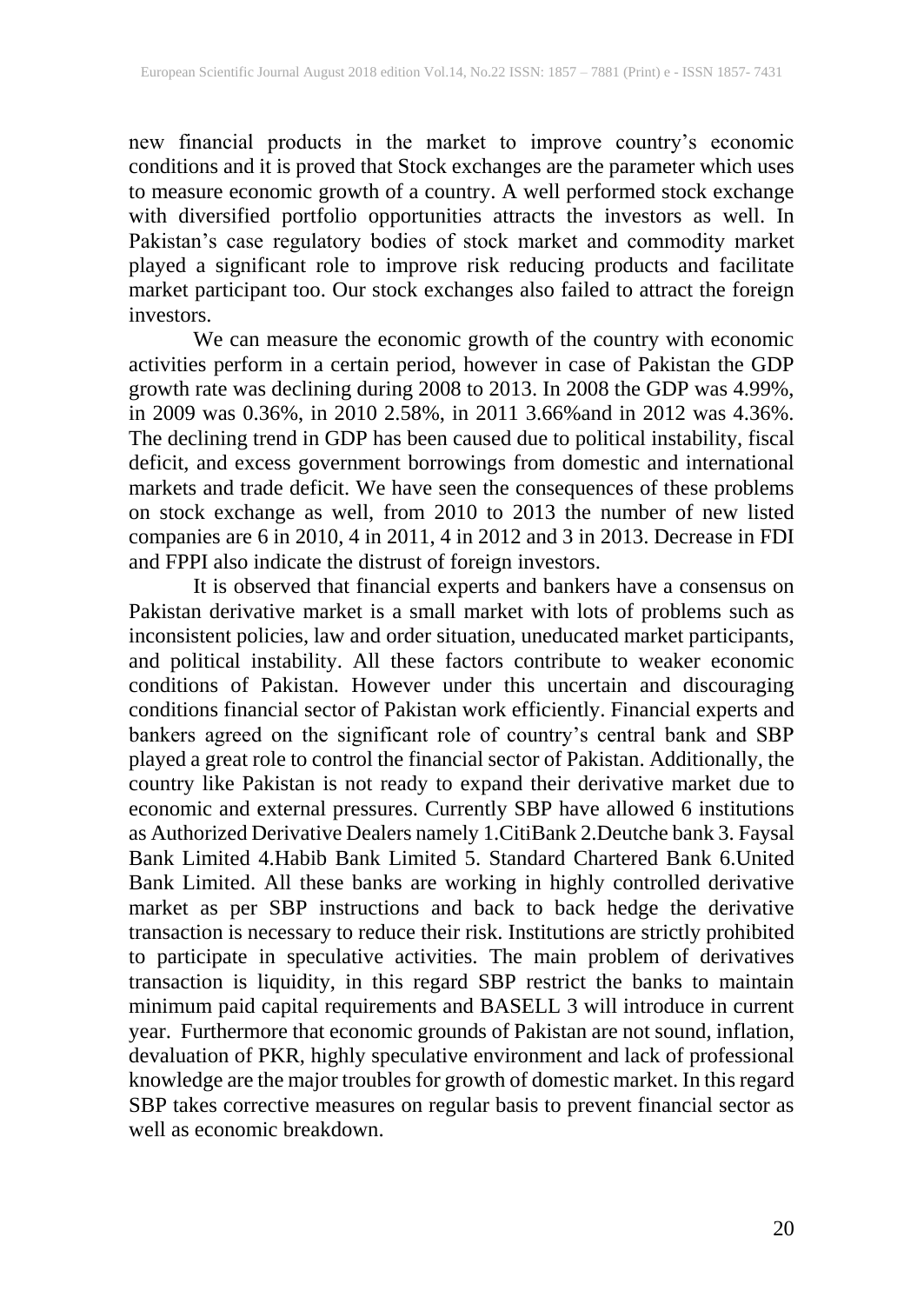The derivative market is comprised of 70% of the total trading volume in India. Whereas, it is less than 5% of the total trading volume in Pakistan even if deliverable future market is included, it is less than 10 % (Nadeem Naqvi, 2013). Majority of the investors in this market are individuals and small investors whereas participation of institutional investors, banks, NBFC's and companies is very low. Single stock deliverable futures remained the famous instrument. Other instruments like cash settled futures and index futures are traded minimally. ( Pakistan Equity Derivative market. 2012)

Bhatia (2012) stated that high leverage has been offered by future markets trading which considered an advantage normally. However the in experienced trader might find that high leverage can be disadvantage; leverage magnifies losses as well as profit. Derivatives also lead to speculation due to leveraging which raises volatility in the markets. Derivative markets in developing economies create a complex situation.

Beakaert and Harvey (2003) considered the case of Pakistan and revealed that growth of real GDP has declined and real investment became negative after liberalization. Besides, Beakeart and Harvey (1997) explained that Pakistan is the only emerging market for which volatility has greatly increased after liberalization.

There are many economic advantages of using derivatives. Derivatives are effective risk mitigating tool. Future price discovery, increase the savings and investment in long run and provide investment opportunities are the benefits to use derivatives. However, it has also some drawbacks which are increase in volatility, rises new risks, increase in speculative positions and can leads the financial crisis.

Sometimes the future prices affect the spot market prices and if the prices will change at the time of exposure than will result market disruption. Similarly if any participant in the market will default than the entire participant of the market will have paid the cost. Many economist and institution have agreed on that the major cause of financial crisis of 2008 was exponential derivative growth. This financial crisis had not affected Pakistan capital markets directly due to highly controlled environment.

#### **CONCLUSION**

Derivatives are complex financial products which are being used to reduce risk. Derivatives have many economic benefits which are future price discovery, low cost, high leverage, and less market volatility. In developed economies these derivative products are commonly used as well as many emerging economies also using it to reduce their risk.

In Pakistan derivative market has been facing many problems such as political and economic instability, fiscal and trade deficit, weak market infrastructure, and inexperienced and uneducated market participants.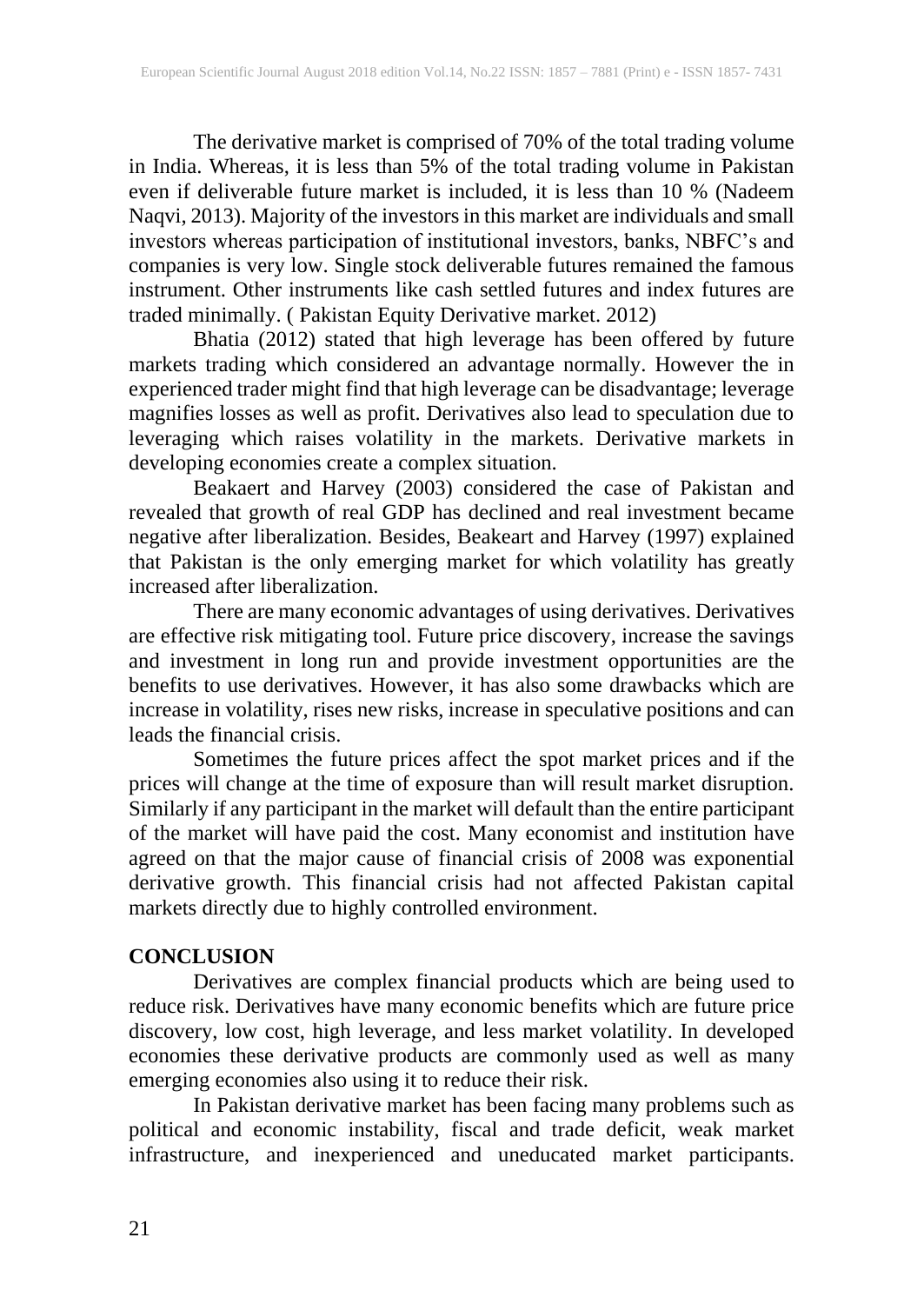Pakistan derivative market was started in 2001 and after that it has faced many ups and downturns. Financial institutions participation is very low in derivative market due to strict rules and regulations by SBP. Economic conditions of the country are the main problem in derivative market growth. Developing economies have faced many economic problems due to these regulatory authorities like central banks have taken the secure positions and feared to enter in derivative contracts. Many economists have agreed on that, the global financial crisis mainly caused by derivative products.

The financial crunch of 2008 has not directly affected Pakistani markets due to strict rules and measures taken by SECP and SBP after the crisis of 2005. Study findings suggest that derivative market help in economic growth if properly engaged and properly documented. However it also creates new risks in developing economies. This study concludes that economic instability is the main stumbling block in growth of derivative market in Pakistan.

As a policy indication we suggest that:

- ➢ SBP and SECP should make necessary arrangements to educate participants about these complex instruments because the derivative market in Pakistan has a great potential but highly speculative activities may be harmful.
- ➢ SECP should improve the market infrastructure and facilitate investor to be comfortable with this market. The formation of NCCPL, PMEX is a good measure to establish the derivative market.
- ➢ SECP should also work on Shariah compliance and should introduce Islamic mode of derivatives.
- ➢ Market should be highly regulated to prevent undesired results by regulatory authorities.

# **References:**

- 1. (n.d.). Retrieved from www.sbp.org.pk
- 2. (n.d.). Retrieved from www.secp.org.pk
- 3. (n.d.). Retrieved from www.kse.pk
- 4. Alí, A.-B., Francisco, V.-M., & Gilberto, P.-L. (2016). Impact of derivatives markets on economic growth in some of the major world economies A difference-GMM panel data estimation (2002-2014). The IEB International Journal Of Finance , 110-127.
- 5. Bashir, R., Shakir, R., Ashfaq, B., & Hassan, A. (2014). The Efficiency of Foreign Exchange Markets in Pakistan: An Empirical Analysis. The Lahore Journal of Economics , 19 (1), 133-149.
- 6. Bekaerta, G., & Harvey, C. R. (n.d.). Research in emerging markets finance: looking to the future. Columbia Business School.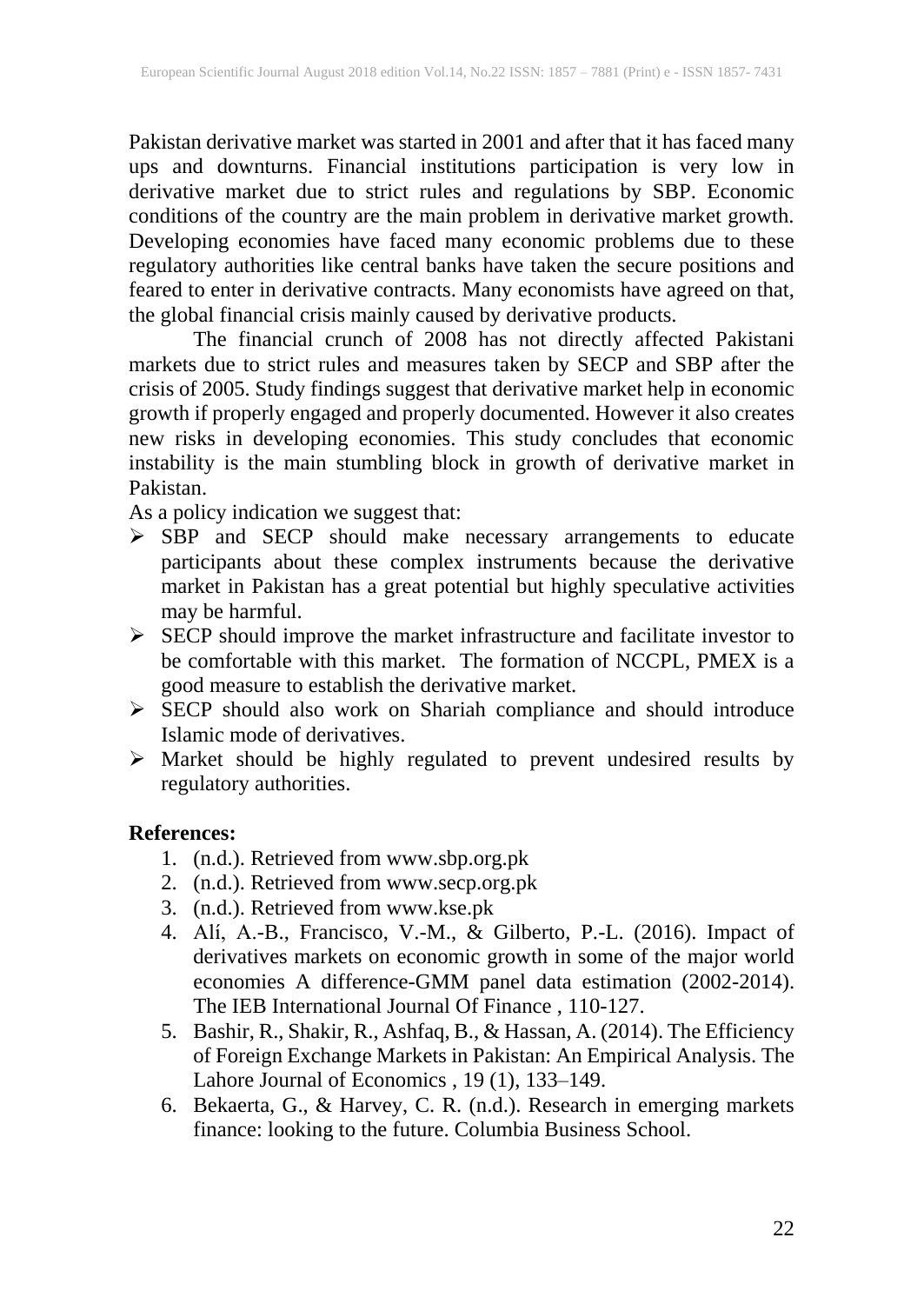- 7. Bekale, A. N., Botha, E., & Vermeulen, J. (2015, March). Institutionalisation of Derivatives Trading and Economic Growth: Evidence from South Africa. ERSA working paper 505 . Economic Research Southern Africa (ERSA).
- 8. Calistru, R. A. (2012). The credit derivatives market a threat to financial stability? 8th International Strategic Management Conference (pp. 552 – 559). ELSEVIER.
- 9. Calistru, R. A., & Costuleanu, C. (2011). The Impact Of Derivatives On Market Functioning. Annals Of The University Of Craiova Ecomomic Sciences .
- 10. Dodd, R. (2002, October). Derivatives, the Shape of International Capital Flows and the Virtues of Prudential Regulation. Discussion Paper No. 2002/93 . World Institure of Developement Economic Research (WIDER).
- 11. (2012-13). Economic Survey of Pakistan.
- 12. (2006). Feasibility Introducing Exchange traded Derivatives in Pakistan .
- 13. Gautam, I., & Kavidayal, P. (2016). Evolution And Future Prospects Of Indian Derivative Market. International Journal in Management and Social Science , 4 (3).
- 14. Gürkaynak, R. S., & Wolfers, J. (2005, December). Macroeconomic Derivatives An Initial Analysis of Market-Based Macro Forecasts, Uncertainty and Risk. IZA DP No. 1899 .
- 15. Ilyas, H. (2015, September). Research Gate. Retrieved from https://www.researchgate.net/publication/281967253.
- 16. Iqbal, J. (2008). Stock Market in Pakistan An Overview.
- 17. Khalid, A. M. (2007). Bond Market Developments in Emerging Markets: Propsects and Challenges for Pakistan. SBP Research Bulletin,  $3(1)$ .
- 18. Khan, S. U., & Abbas, Z. (2013). Does Equity Derivatives Trading Affect the Systematic Risk of the Underlying Stocks in an Emerging Market: Evidence from Pakistan's Futures Market. The Lahore Journal of Economics , 18 (1), 63–80.
- 19. Kim, Y.-K., & Mugo-Waweru, F. (n.d.). Factors Behind Exchange-Traded Derivatives Products Success.
- 20. Lazový, J., & Sipko, J. (2014). Impact of Financial Derivatives on the Real Economy. International Journal of Management Excellence , 4 (1).
- 21. M.Shafi, A. R., Hassan, S. S., & Fareed, A. (2014). Impact of Derivatives on Efficiency of Stock Market: Evidence from Karachi Stock Exchange. International Journal of Scientific & Engineering Research,  $5(7)$ .